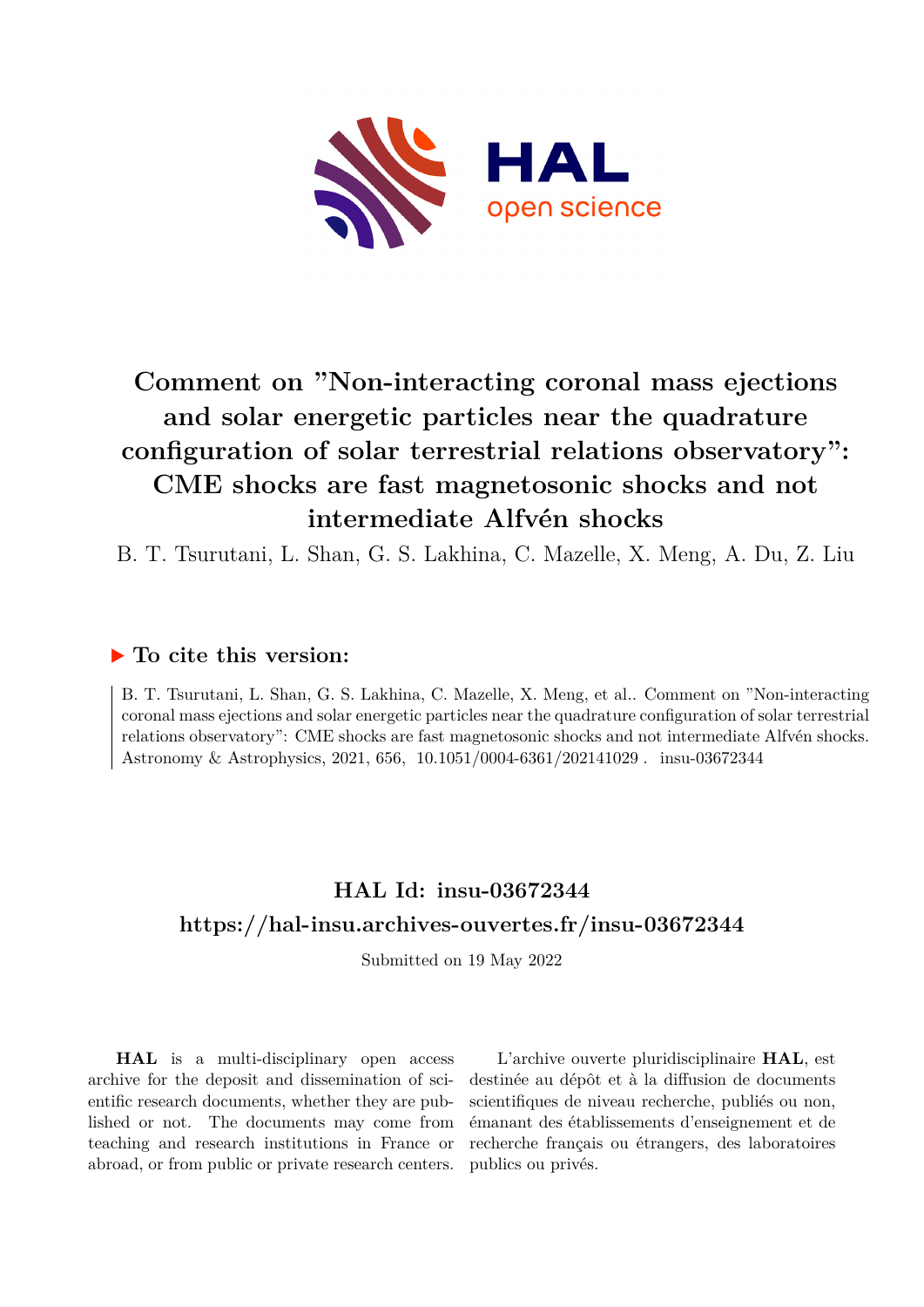## **Comment on "Non-interacting coronal mass ejections and solar energetic particles near the quadrature configuration of solar terrestrial relations observatory": CME shocks are fast magnetosonic shocks and not intermediate Alfvén shocks**

B. T. Tsurutani<sup>1</sup>, L. Shan<sup>2</sup>, G. S. Lakhina<sup>3</sup>, C. Mazelle<sup>4</sup>, X. Meng<sup>1</sup>, A. Du<sup>2</sup>, and Z. Liu<sup>2</sup>

<sup>1</sup> Jet Propulsion Laboratory, California Institute of Technology, Pasadena, CA, USA e-mail: [bruce.tsurutani@gmail.com](mailto:bruce.tsurutani@gmail.com)

<sup>2</sup> Key Laboratory of Earth and Planetary Physics, Institute of Geology and Geophysics, Chinese Academy of Sciences, Beijing, PR China

3 Indian Institute of Geomagnetism, Navi Mumbai, India

4 Institut de Recherche en Astrophysique et Planétologie, University Paul Sabatier, CNRS, CNES, Toulouse, France

Received 9 April 2021 / Accepted 24 September 2021

#### **ABSTRACT**

Aims. The expression for the shock Mach number used by Ravishankar and Michalek (2020, A&A, 638, A42) is incorrect. We wish to provide a correct expression so they can redo their analyses.

Methods. Coronal mass ejection (CME) shocks are fast magnetosonic shocks and not intermediate Alfvén shocks. We give the steps for calculating the shock normal, shock velocity, and, thus, the shock Mach number. We also mention that the shock properties, such as being quasi-perpendicular or quasi-parallel, are another important parameter for the shock acceleration of energetic particles.

Results. We have corrected the errors existing in the Astronomy and Astrophysics literature concerning the mathematical expression for the Mach number for a CME shock. Hopefully, future authors will use the now-correct expression for the Mach number. Conclusions. The correct shock Mach number expression has been given to Ravishankar and Michalek. It is hoped that they will redo their calculations (including using other shock properties) to see if their 2020 conclusions still hold true or not.

**Key words.** shock waves

#### **1. Introduction**

Ravishankar & Michalek (2020), hereafter referred to as RM20, have written a paper on the relationship between solar energetic particles (SEPs) and coronal mass ejections (CMEs). They have shown that the CME speed and Mach number of the associated shock are correlated with the SEP peak flux. The expression that they used to identify the shock Mach number, "the ratio of the CME speed to the sum of the Alfvén speed and the solar wind speed", stated mathematically is  $M_S = V_{CME}/(V_A + V_{SW})$ . This expression is incorrect. In Gopalswamy et al. (2010), an article that RM20 refer to, the definition is  $M_S = (V_{CME} - V_{SW1})/V_A$ , where  $V_{SW1}$  is the upstream solar wind speed. This expression is also incorrect.

Identification of the Mach number of a shock must be done in several steps. First, the shock normal direction must be identified. This can be done either using the magnetic coplanarity method (Colburn & Sonett 1966) or the mixed-mode method (Abraham-Shrauner 1972). The coplanarity method can be expressed as:

$$
N_C = \pm \frac{\Delta B \times (B_1 \times B_2)}{|\Delta B \times (B_1 \times B_2)|},\tag{1}
$$

where  $N_C$  is the calculated coplanarity shock normal direction,  $B_1$  and  $B_2$  are the upstream (slow solar wind) and downstream (sheath) magnetic field directions, and  $\triangle B = B_2 - B_1$  is the jump in the magnetic field direction across the shock. The subscripts

"1" and "2" are standard notations for the upstream and downstream regions, respectively.

The Abraham-Schrauner mixed-mode method can be expressed as:

$$
N_{AS} = \pm \frac{\Delta B \times (\Delta V \times B_1)}{|\Delta B \times (\Delta V \times B_1)|},\tag{2}
$$

where  $\Delta V = V_2 - V_1$ , and  $V_1$  and  $V_2$  are the upstream (slow solar wind) velocity and the downstream sheath velocity vectors, respectively.

Once the shock normal, *N*, has been determined by either method, the shock velocity in the solar wind frame can be obtained by assuming the conservation of mass flux  $(\rho V_S)$  in the shock rest frame. In the above,  $\rho$  is the plasma density and  $V_s$ is the shock velocity in the normal direction. Thus, the expression for the shock velocity in the upstream solar wind frame (Tsurutani & Lin 1985; Viñas & Scudder 1986; Schwartz et al. 1998) is:

$$
V_S = \frac{\rho_2}{\rho_2 - \rho_1} (V_2 - V_1) \cdot N,\tag{3}
$$

where  $\rho_1$  and  $\rho_2$  are the upstream and downstream plasma densities, respectively. To obtain the shock magnetosonic Mach number, *Mms*, the shock speed, *V*<sup>s</sup> , should be divided by the upstream magnetosonic wave speed, *Vms*1:

$$
M_{ms} = V_S / V_{ms1}.\tag{4}
$$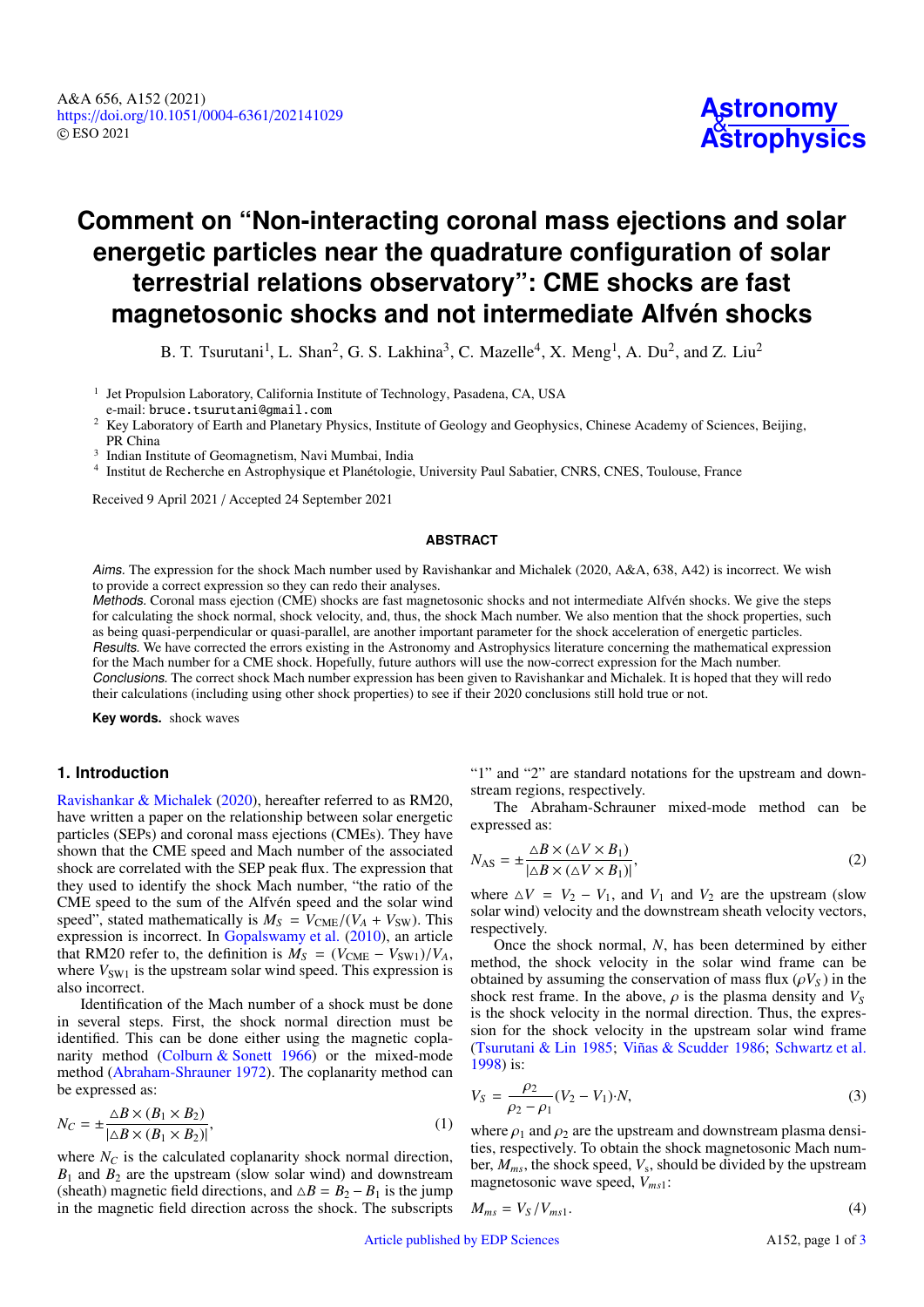

Fig. 1. Schematic of the Earth's bow shock (deep blue). The Sun is at the top of the figure, out of view. The schematic view is looking down on the bow shock and magnetosphere (shaded gray area). At the Earth's distance from the Sun, the interplanetary magnetic field lines have an angle of ∼45◦ relative to the Earth-Sun line. These magnetic field lines are indicated by the light blue lines. The bow shock is quasi-parallel on the morning side, quasi-perpendicular on the afternoon side, and oblique at the shock nose at noon. Foreshock electrons are indicated by the yellow dots and foreshock ions by the orange dots. The figure is taken from Tsurutani & Rodriguez (1981).

One should note that the combination of Eqs. (3) and (4) has no resemblance to the expression used by Ravishankar & Michalek (2020).

For further discussions of fast collisionless shocks, we refer the reader to Kennel et al. (1985) and Papadopoulos (1985) and the many articles in the American Geophysical Union (AGU) press monographs edited by Stone & Tsurutani (1985) and Tsurutani  $&$  Stone (1985). For a fast mode shock to be driven by a "piston" (the CME), the piston must be traveling in the upstream solar wind frame faster than the upstream magnetosonic wave speed. So, the critical parameter is the upstream magnetosonic wave speed,  $V_{ms1}$ , and not the Alfvén speed,  $V_{A1}$ , as used in the expression by RM20. For a brief review of fast, intermediate, and slow mode shocks (and their geomagnetic effects), we refer the reader to Tsurutani et al. (2011).

It should be mentioned that intermediate Alfvén shocks are believed to exist in the interplanetary medium (Tsurutani et al. 2005, 2018). The nature of these phase-steepened Alfvén waves is considerably different than that of CME magnetosonic shocks. Also, because of the strong dissipation effects of the Alfvén waves, clear diagnostics of the speed of the potential shocks and their Mach numbers are difficult to obtain.

Energetic particle acceleration at collisionless shocks depends on another property of shocks besides the Mach number. Figure 1 shows a schematic of the equatorial cut of the Earth's bow shock looking down on it from above. The Sun is

A152, page 2 of 3

at the top, out of view. At 1 AU, the distance of the Earth from the Sun, the Parker magnetic field spiral is nominally at an angle of ∼45◦ relative to the Sun-Earth line. The angled magnetic field lines (light blue) are shown in the top portion of the schematic. On the right side of the bow shock (the dawn-morning side), the magnetic fields are nearly parallel to the shock normal, indicating that the shock is quasi-parallel in nature at these locations. On the left side of the bow shock, the shock normal is more perpendicular to the magnetic field, indicating the quasiperpendicular nature of the shock in the afternoon sector.

The theoretical mechanisms for particle acceleration at shocks are different for different shock properties. At quasiperpendicular shocks, where the shock normal direction is nearly perpendicular to the upstream magnetic field, energetic particles become further energized as they gradient-drift along the shock surface in the direction of the convection electric fields (Sonnerup 1969; Pesses et al. 1979; Decker et al. 1981; Bale et al. 2005). Particles can also be accelerated by a firstorder Fermi mechanism as they interact with the shock or shock foot (Wu 1984; Leroy & Mangeney 1984; Meziane et al. 2019). For quasi-parallel shocks, where the shock normal direction is nearly parallel to the upstream magnetic field, the particle energization is via a second-order Fermi mechanism, the particles being scattered both in the upstream (Tsurutani et al. 1983) and downstream locations by plasma waves (Hudson 1965; Fisk & Lee 1980; Kennel et al. 1984a,b; Lee et al. 2012;